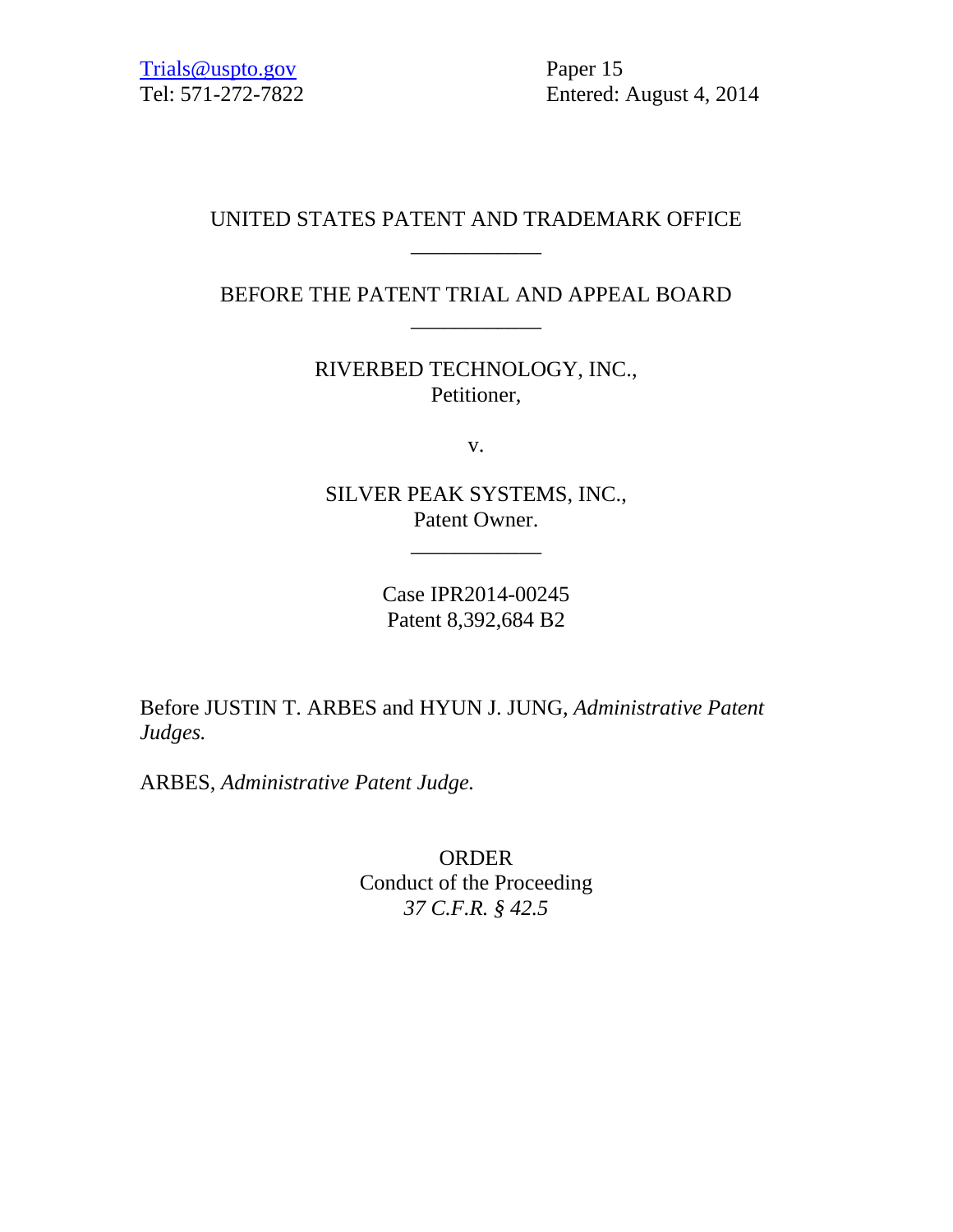A conference call in the above proceeding was held on July 31, 2014, among respective counsel for Petitioner and Patent Owner, and Judges Arbes and Jung. The call was requested by Patent Owner to (1) discuss issues regarding proposed amendments it may submit in a motion to amend, (2) seek authorization to file a motion for additional discovery, and (3) request that the trial schedule be extended.

#### *Motion to Amend*

Patent Owner stated that it intends to file a motion to amend, and will follow the presumption that "only one substitute claim would be needed to replace each challenged claim." *See* 37 C.F.R. § 42.121(a)(3). Patent Owner requested general guidance regarding motions to amend, but did not have any specific questions at the time.

The parties are referred to *Idle Free Systems, Inc. v. Bergstrom, Inc.*, IPR2012-00027, slip op. (PTAB June 11, 2013) (Paper 26) ("*Idle Free*"), and *Toyota Motor Corp. v. American Vehicular Sciences LLC*, IPR2013-00419, slip op. (PTAB Mar. 7, 2014) (Paper 32), for guidance regarding motions to amend. Entry of proposed amendments is not automatic, but only upon Patent Owner having demonstrated the patentability of the proposed substitute claims. Patent Owner in its motion should state, as to each proposed substitute claim, whether the claim is contingent on a corresponding claim in the challenged patent, U.S. Patent No. 8,392,684 B2 ("the '684 patent"), being determined to be unpatentable.

We also reminded Patent Owner that it should explain in its motion why the proposed substitute claims are patentable over not just the prior art of record, but also prior art not of record but known to Patent Owner: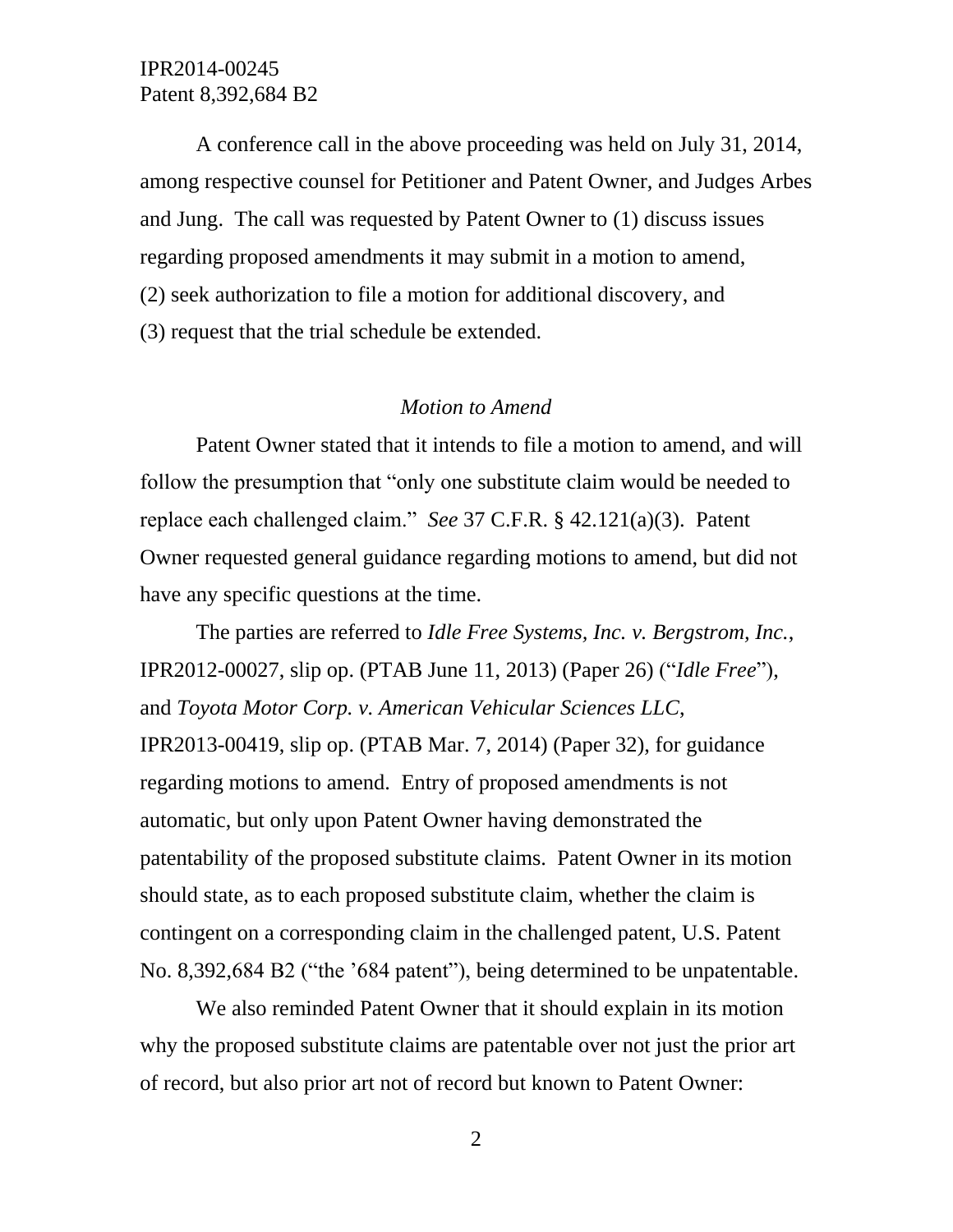A patent owner should identify specifically the feature or features added to each substitute claim, as compared to the challenged claim it replaces, and come forward with technical facts and reasoning about those feature(s), including construction of new claim terms, sufficient to persuade the Board that the proposed substitute claim is patentable over the prior art of record, and over prior art not of record but known to the patent owner. The burden is not on the petitioner to show unpatentability, but on the patent owner to show patentable distinction over the prior art of record and also prior art known to the patent owner. Some representation should be made about the specific technical disclosure of the closest prior art known to the patent owner, and not just a conclusory remark that no prior art known to the patent owner renders obvious the proposed substitute claims.

*Idle Free* at 7. This includes addressing the basic knowledge and skill set possessed by a person of ordinary skill in the art even without reliance on any particular item of prior art. *Id*. at 7–8.

Finally, we reminded Patent Owner that its motion to amend must set forth clearly "(1) [t]he support in the original disclosure of the patent for each claim that is added or amended; and (2) [t]he support in an earlier-filed disclosure for each claim for which benefit of the filing date of the earlier filed disclosure is sought." *See* 37 C.F.R. § 42.121(b).

#### *Motion for Additional Discovery*

Patent Owner sought authorization to file a motion for additional discovery of information about a product allegedly sold by Petitioner: the Riverbed Optimization System ("RiOS") software used on Petitioner's SteelHead appliance. According to Patent Owner, the product practices the disclosure of U.S. Patent Application Publication No. 2004/0088376 A1 (Ex. 1003) ("McCanne"), one of the prior art references asserted in this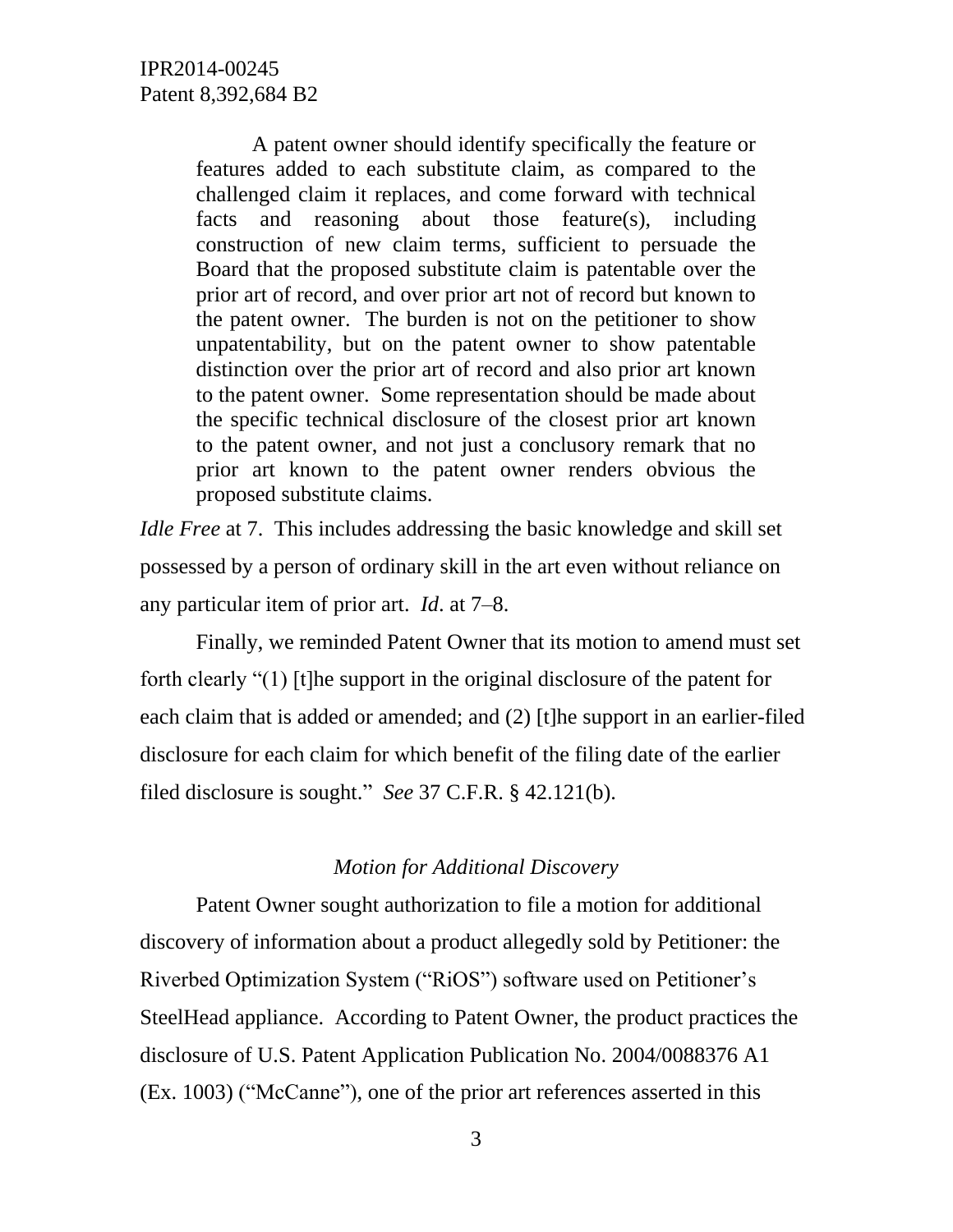proceeding. Patent Owner argued that information about the product, and the introduction of a particular feature into the product, is relevant to (1) what a person of ordinary skill in the art would have understood the McCanne reference to disclose, and (2) secondary considerations of nonobviousness (for both the existing claims of the '684 patent and Patent Owner's proposed substitute claims), such as copying, commercial success, and long felt need. Patent Owner stated that it had located some materials about the product from various sources, but needs additional information as well.

Petitioner opposed Patent Owner's request, arguing that the information sought is irrelevant to the anticipation ground in this proceeding because the issue for that ground is what the McCanne reference discloses, not what a later commercial product does. Petitioner further argued that Patent Owner cannot establish that Petitioner's product practices what is disclosed in the McCanne reference, and that Patent Owner's request is based only on speculation regarding Petitioner's product.

We took the matter under advisement, and requested that Patent Owner provide by email after the call the specific materials it would seek in a motion for additional discovery. Patent Owner provided the following:

The following requests for production of documents:

1. Copies of [Petitioner's] specifications and requirements documents for the Data Store encryption functionality in RiOS version 4.1 for [Petitioner's] Steelhead appliance.

2. Copies of [Petitioner's] documents attributing to a lack [of] disk encryption in [Petitioner's] Steelhead appliance (in whole or in part) potential lost sales or customer dissatisfaction.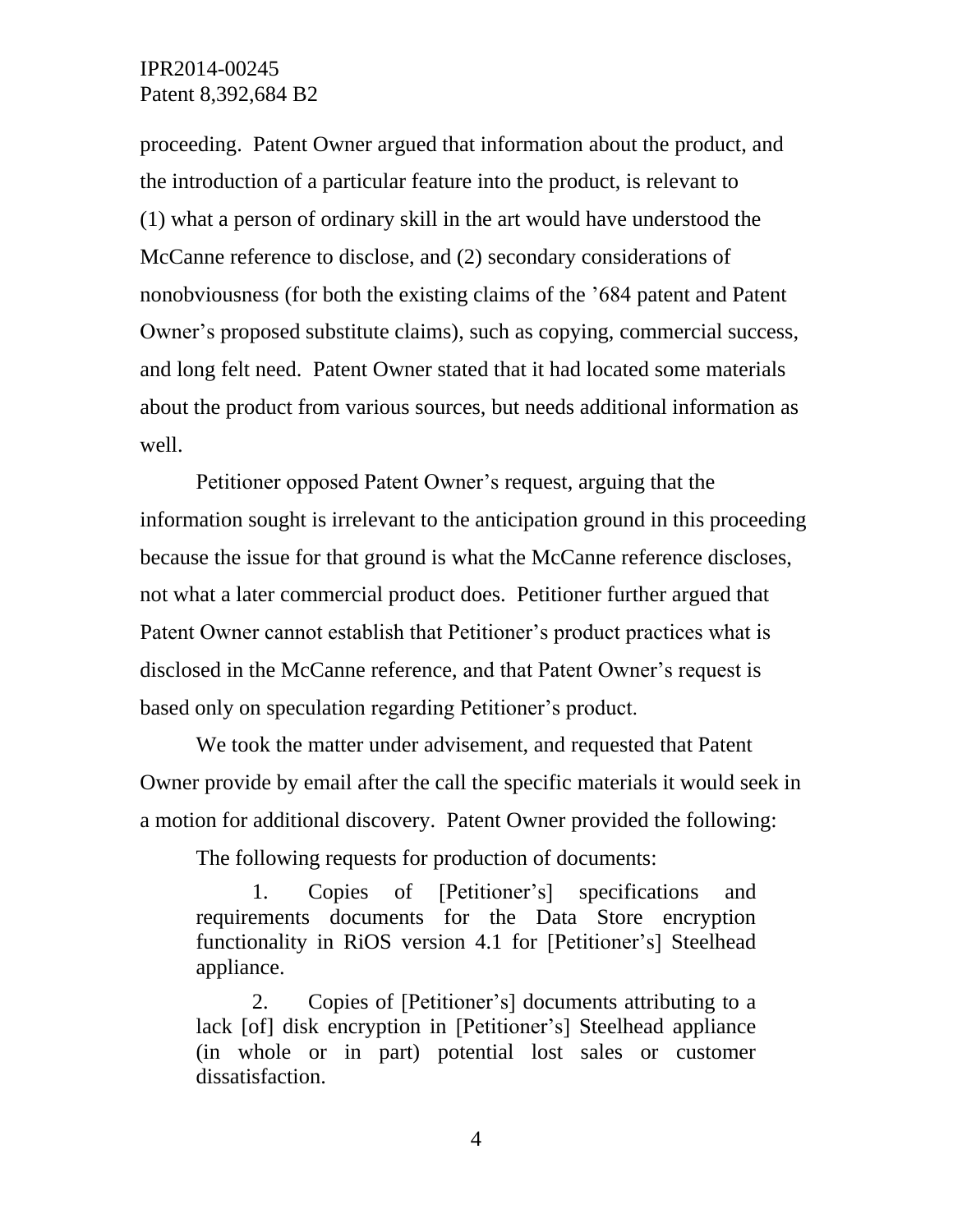3. Copies of [Petitioner's] documents lauding the Data Store encryption functionality in [Petitioner's] Steelhead products or criticizing the lack of similar functionality in competitors' [products].

A deposition of Petitioner covering these topics:

1. [Petitioner's] reasons for adding the Data Store encryption functionality to [Petitioner's] Steelhead appliance, its initial research, and development.

2. The significance of Data Store encryption functionality to the commercial or competitive success of [Petitioner's] Steelhead products.

3. The documents [Petitioner] produced in response to Patent Owner's requests and their authenticity.

After further consideration, we are persuaded that a motion for additional discovery under 37 C.F.R. § 42.51(b)(2) is warranted under the circumstances, but should be limited in two respects. First, we are not persuaded that information about Petitioner's product would be relevant to the asserted ground of anticipation of claims 1, 2, 7–9, 14–16, and 21–24 of the '684 patent. As Petitioner correctly pointed out, whether the McCanne reference anticipates the claims depends only on the disclosure of the McCanne reference. *See Corning Glass Works v. Sumitomo Elec. U.S.A., Inc.*, 868 F.2d 1251, 1255-56 (Fed. Cir. 1989) ("Anticipation requires that every limitation of the claim in issue be disclosed, either expressly or under principles of inherency, in a single prior art reference."). Patent Owner has not explained sufficiently how the information about Petitioner's later commercial product would be relevant to that analysis. Accordingly, any request by Patent Owner shall be limited to materials that would show secondary considerations of nonobviousness (e.g., for the remaining obviousness grounds applicable to claims 3–6, 10–13, and 17–20). Second,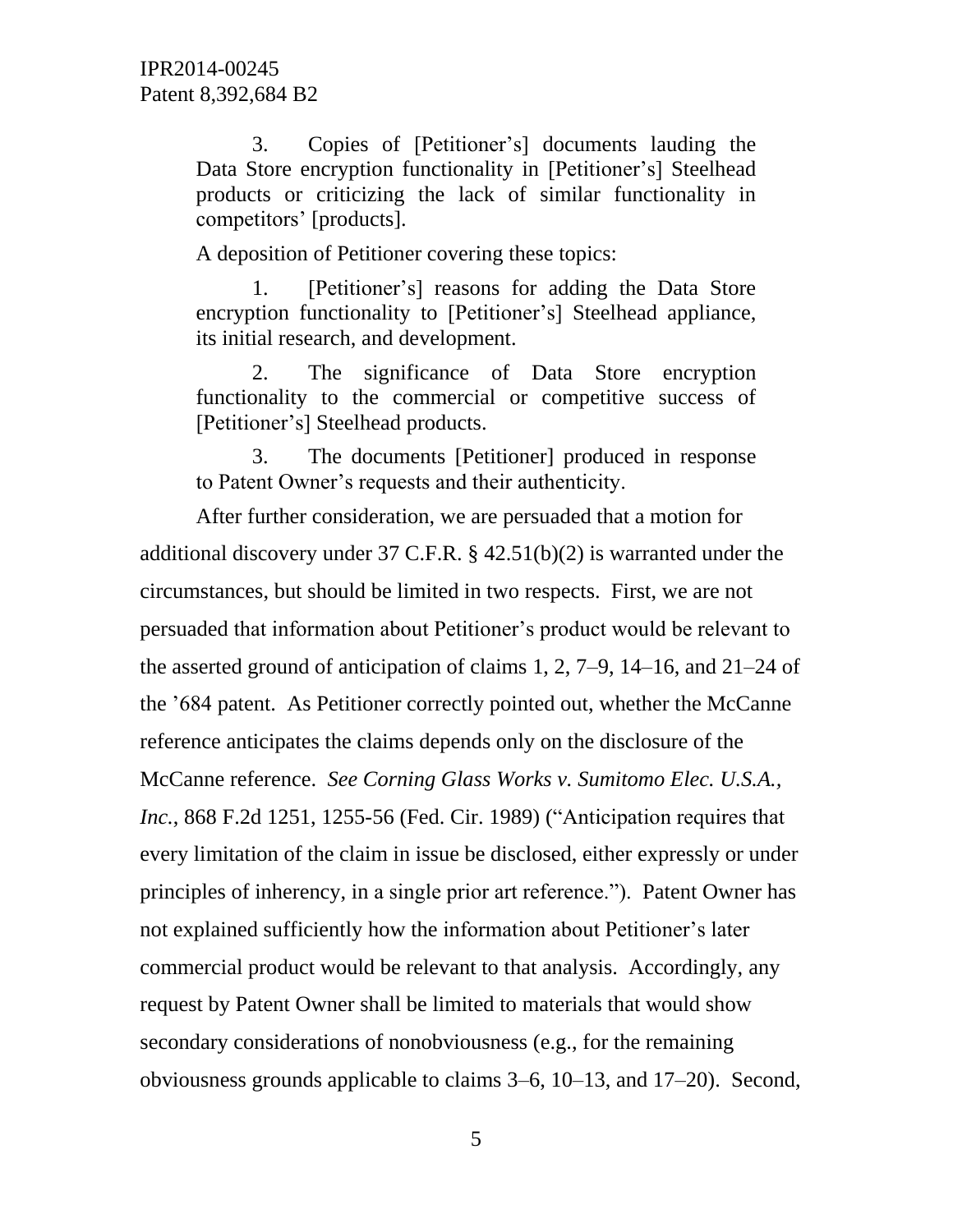Patent Owner has not shown a particular need for a deposition, or explained why the documents it seeks would be insufficient without a deposition of one of Petitioner's employees. Accordingly, any request by Patent Owner also shall be limited to documents only.

Patent Owner in its motion should identify specifically what documents are being requested and explain why it believes the requested discovery is "necessary in the interest of justice." *See* 35 U.S.C. § 316(a)(5); 37 C.F.R. § 42.51(b)(2). The parties are directed to *Garmin Int'l, Inc. v. Cuozzo Speed Techs. LLC*, IPR2012-00001, slip op. (PTAB Mar. 5, 2013) (Paper 26), for guidance regarding motions for additional discovery. In particular, the mere possibility of finding something useful and a mere allegation that something useful will be found are insufficient. Further, requests for discovery will not be granted if they are unduly broad and burdensome, or if the information sought is otherwise available to the requesting party. As explained during the call, discovery requests may be narrowed by time period, document type, or other factors to ensure that they are limited to an appropriate scope.

#### *Schedule*

Patent Owner requested that all of the due dates in the Scheduling Order (Paper 13) in this proceeding be extended so that Patent Owner may conduct its requested discovery. Specifically, Patent Owner requested that the time periods for DUE DATES 1 and 2 each be extended from two months to three months to match the "default" time periods in Appendix A-1 of the Office Patent Trial Practice Guide, 77 Fed. Reg. 48,756, 48,768–69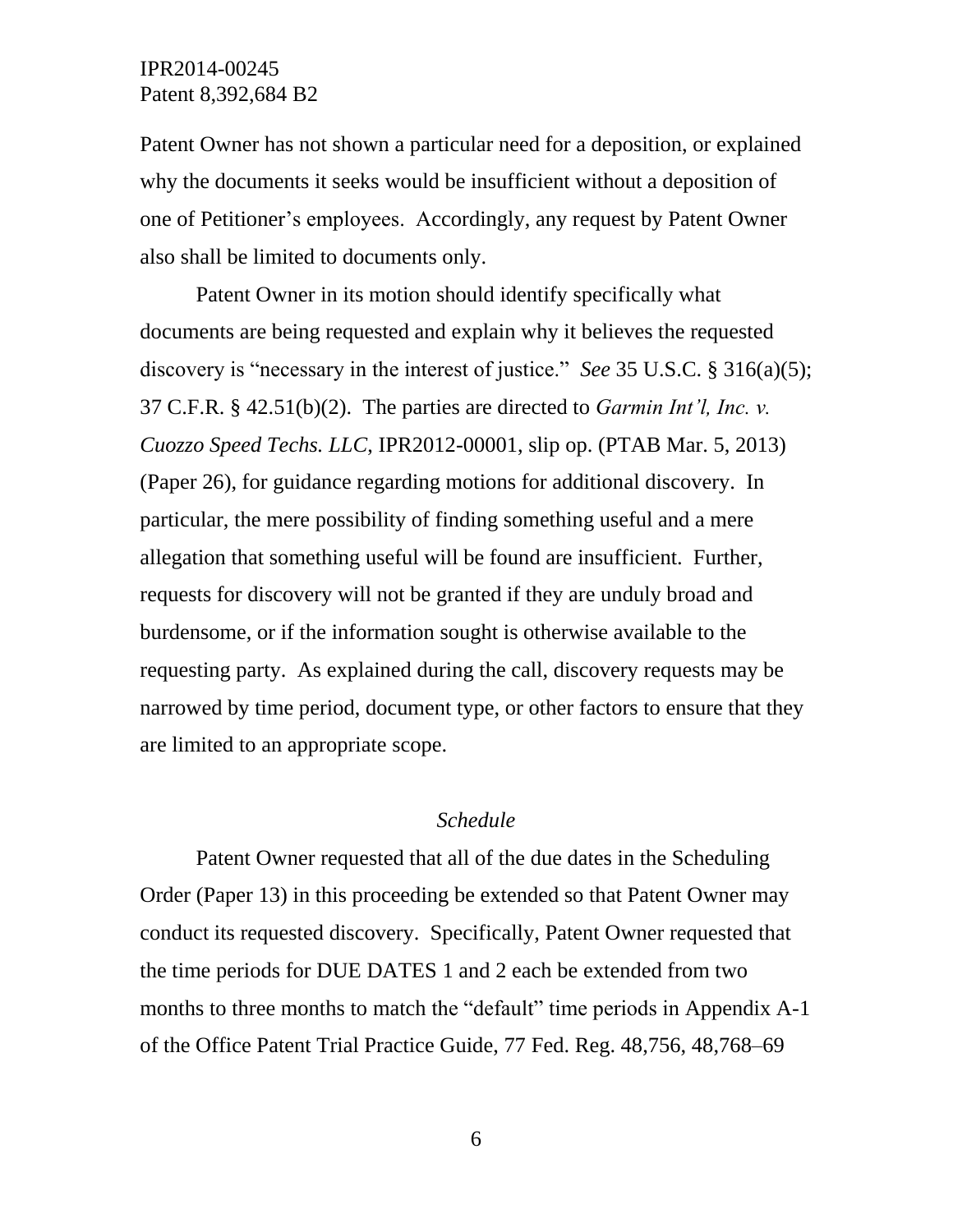(Aug. 14, 2012). Petitioner opposed Patent Owner's request. We took the matter under advisement.

We are not persuaded that there is sufficient reason to extend the due dates in this proceeding. Contrary to Patent Owner's argument, the time periods listed in Appendix A-1 are not automatic, as the Board "set[s] due dates for the trial taking into account the complexity of the proceeding but ensuring that the trial is completed within one year of institution." *Id*. at 48,757. We do not view the issues in this proceeding as so complex as to require three months each for DUE DATES 1 and 2. Patent Owner's delay in seeking authorization to file a motion for additional discovery and an extension of the trial schedule also weighs against granting its request. A trial was instituted on June 11, 2014, but Patent Owner waited until July 29, 2014 (nine days before DUE DATE 1, August 7, 2014) to request a conference call. Accordingly, the due dates in the Scheduling Order will not be changed at this time.

The parties are reminded, however, that they may stipulate to different dates for DUE DATES 1 through 5 in the Scheduling Order (provided the dates are no later than DUE DATE 6) and, if they do so, the parties shall file promptly a notice of the stipulation. Also, if Patent Owner's motion for additional discovery is granted and Patent Owner believes additional action is necessary to bring the materials to the Board's attention, Patent Owner may request another conference call.

In consideration of the foregoing, it is hereby:

ORDERED that Patent Owner has satisfied the conference requirement of 37 C.F.R. § 42.121(a);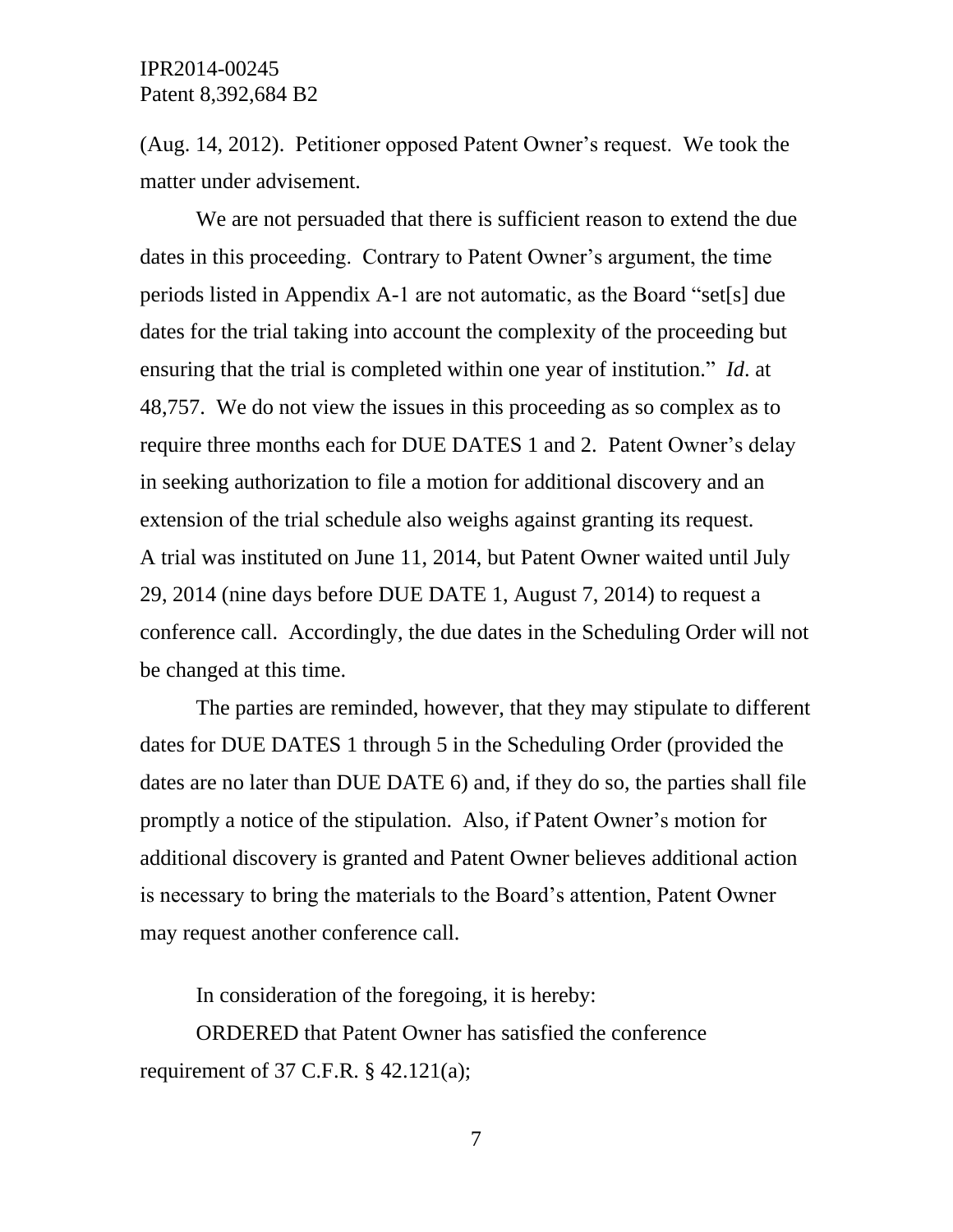FURTHER ORDERED that Patent Owner is authorized to file a motion for additional discovery, under the terms set forth herein, by August 8, 2014, limited to five pages; Petitioner is authorized to file an opposition by August 15, 2014, also limited to five pages; and no reply is authorized; and

FURTHER ORDERED that the schedule for this proceeding set forth in the Scheduling Order (Paper 13) is unchanged.